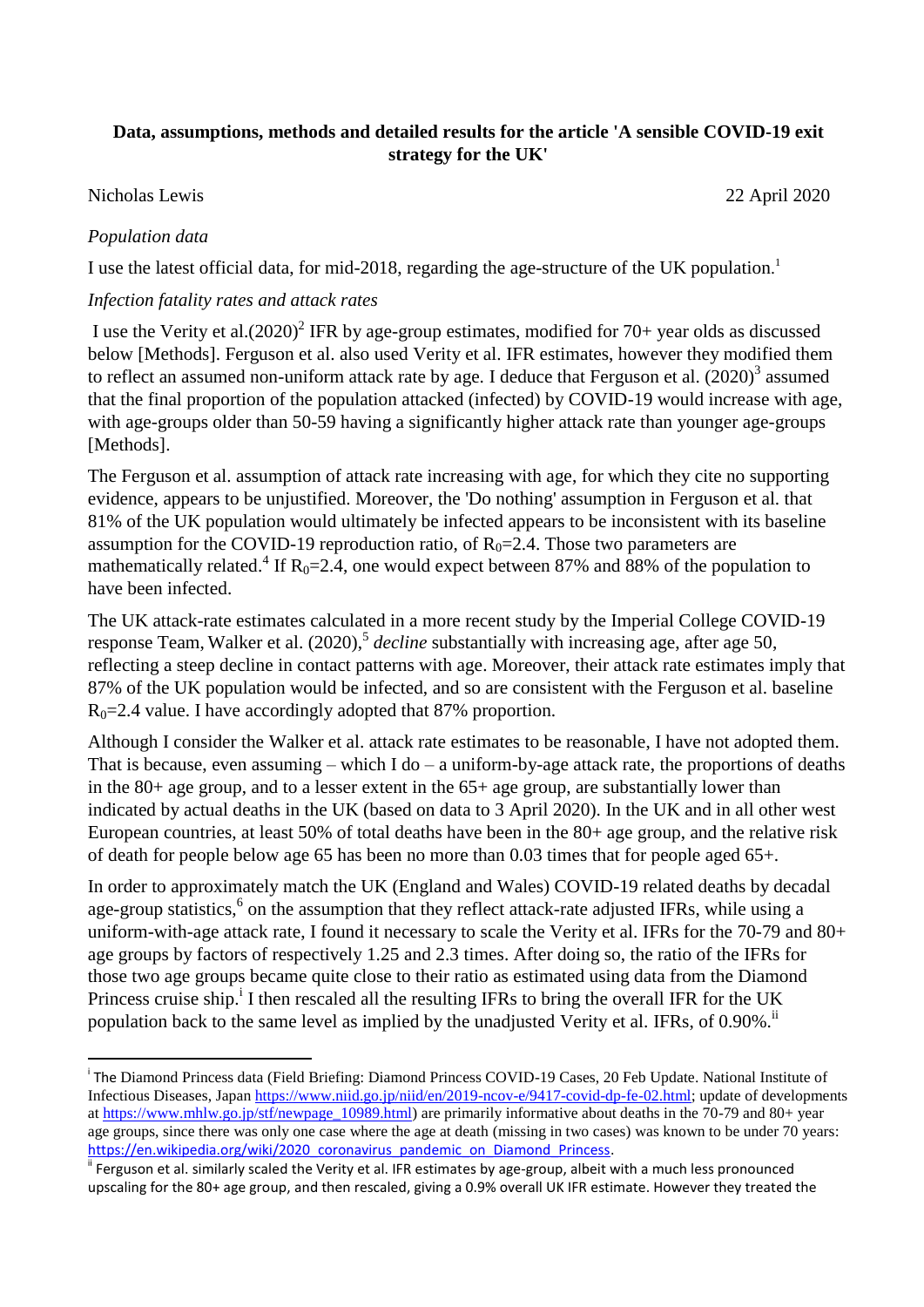My resulting estimates of the proportion of COVID-19 related deaths are broadly in line with those implied by decadal age group data from Italy for deaths to early April 2020. They are also closely in line with those implied by the broader age group data published for France.<sup>7</sup> My estimate of the average age at death, being approximately 78 years, is close to that for Italy (78.5 years), and marginally lower than that for the Netherlands (81 years).

It appears that in about 30% of symptomatic cases the standard RT-PCR test for COVID-19 infection gives a negative result when the patient is in fact infected (Ai et al. 2020)<sup>8</sup>. False negative test results will have led to an underestimation of the prevalence of infections both in expatriates evacuated from Wuhan, and in Diamond Princess occupants, and hence biased up both the Verity et al. and the Diamond Princess-based IFR estimates. I therefore reduce, uniformly across age groups, the foregoing IFR estimates to allow for the incidence of false negative infection test results. Conservatively, I apply a reduction of only 15%, half the reduction implied by the Ai et al. findings. Finally, I interpolate IFRs from decadal age groups to pentadal age groups [Methods].

Evidence is emerging that true overall IFRs may be much lower than those implied by the Verity et al. estimates, even after adjusting for false negative RT-PCR test results. For instance, test results from Los Angeles county<sup>9</sup> suggest a best estimate of 331,000 adults had been infected by COVID-19 and had recovered by 10/11 April. Since it takes ~10 days post disease onset for antibodies to be detectable<sup>10</sup>, almost all these people would all have started the disease by  $31$  March (having been infected ~5 days earlier). Since 31 March is the latest likely date of their disease onset, and the mean time from disease onset to death is ~18 days, most of the deaths in that group would have occurred by 19 April, the latest date to which LA county deaths had been updated at the time of writing. Of the  $600$  total deaths<sup>11</sup>, almost all would have been of adults. If one assumed, probably optimistically, that 90% of the deaths of the estimated 331,000 people whose disease started by 31 March had occurred by 19 April, the implied IFR would be  $(600/0.9)/331,000 = 0.20\%$ . If only 75% of the deaths had occurred, perhaps a better assumption, the IFR would be 0.24%. However, the LA population has a lower proportion of older people than in the UK. If I adjust the implied LA IFR to the UK population structure, using the Verity et al 2020 (Imperial College team) estimate of IFR by age group, it would become 0.25% on the 90% of deaths by 19 April basis, or 0.3% on the 75% of deaths by 19 April basis.

## *Variation of relative IFRs with chronic health conditions*

<u>.</u>

There is substantial evidence that, in addition to the IFR increasing strongly with age, it is also far higher where a person suffers from one or more relevant health conditions. The prevalence of such conditions itself increases with age. I use estimates of the prevalence of chronic disorders in Scotland by age group (Barnett et al. 2012)<sup>12</sup>, dividing each age-group into sub-groups with zero, one, two, or more than two chronic health conditions. Although Barnett et al. cover other disorders as well as relevant health conditions, it appears to be the most suitable analysis.

I set the IFR for cases where respectively one or more than two chronic disorders are present, relative to that for cases with no chronic disorders, at respectively 4 and 6 and use an interpolated relative IFR of 5 for cases with two chronic disorders. These ratios are applied to all age groups, the available data being inadequate to estimate any age dependency. The values of 4 and 6 were chosen to achieve a reasonable match to available data on the breakdown of deaths by the number of chronic disorders in Italy, that being the only country for which sound such data were readily available.<sup>13</sup> The Italian data

scaling as relating to higher attack rates for older age-groups, which is totally at variance with the Walker et al. estimates.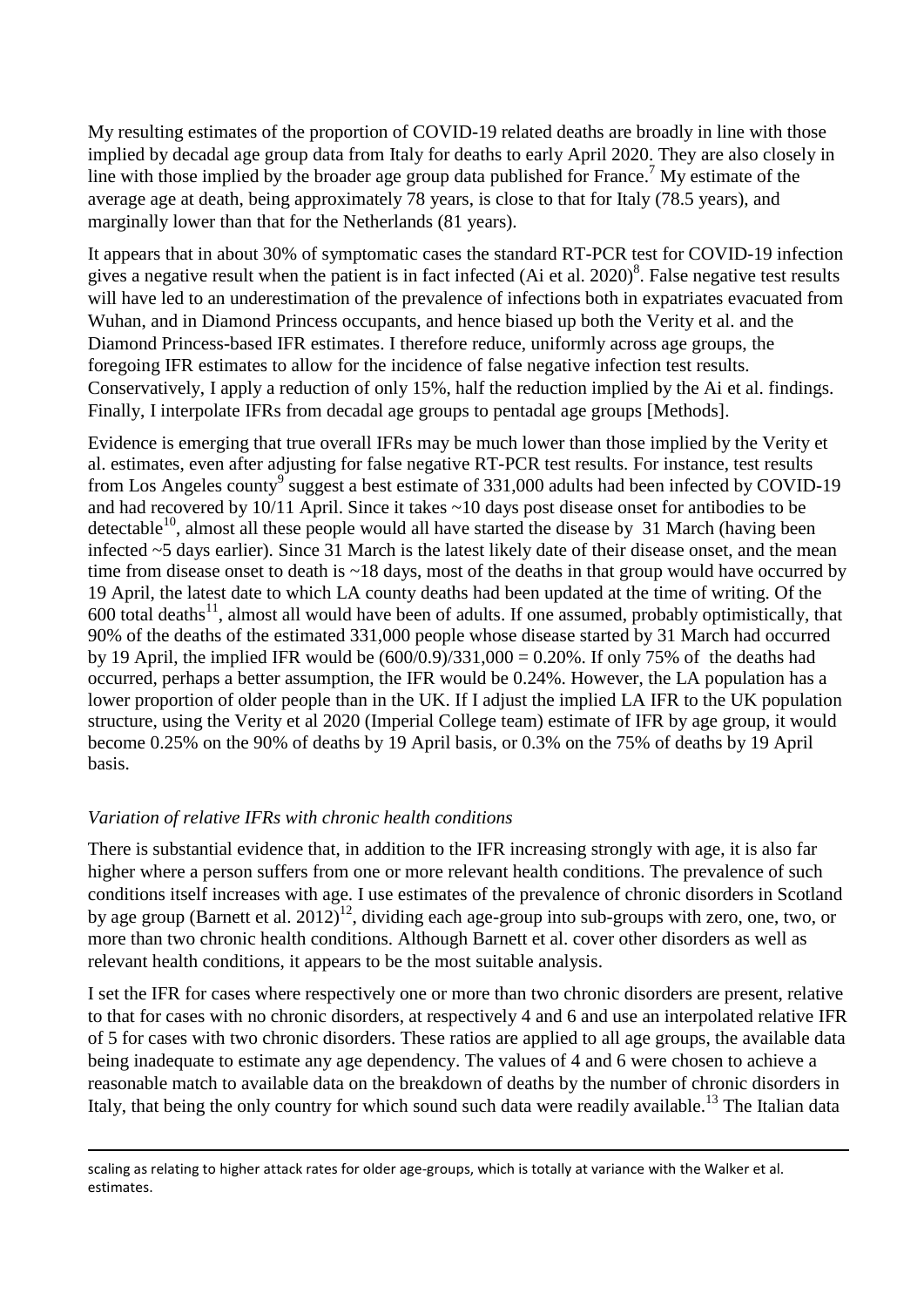are based on chronic diseases listed in patients' hospital charts. An analysis of the Italian data that takes account of the different, generally lower, prevalence of chronic disorders in Italy than per the Scotland-based data I use implies that considerably higher relative IFR ratios for chronic disorders than I adopt would be justified: a ratio of approximately 10, averaged over different numbers of conditions.<sup>14</sup>

Much of the available data on the effects of chronic disorders on COVID-19 fatality risk is from China, but it is unclear how applicable analyses based on it are to the UK. The age-breakdown of COVID-19 deaths in China is significantly different from that in Europe, and a large proportion of cases appear to have been unreported (Verity et al.), which may have substantially skewed the analyses.

Data for New York City, which is available on a 2-dimensional basis by broad age groups and the presence or not of any underlying health condition, indicates that there an even lower proportion of deaths occur when no relevant health conditions are present than that implied by the scaling factors that I use, suggesting that higher scaling factors might be appropriate. However, the age-breakdown of COVID-19 deaths in New York City is significantly different from that in European countries.

Data from the Netherlands<sup>15</sup> indicate that a higher proportion of total deaths have occurred in cases where no relevant health conditions were present than that implied by the scaling factors that I use, suggesting that smaller scaling factors might be appropriate. However, the Netherlands data for deaths up to age  $70^{16}$  do not show a significantly higher proportion in cases where no relevant health conditions were present than the proportion that I derive.<sup>iii</sup>

Data published for the UK are not useful, as they only relate to cases where no underlying health condition was mentioned on the death certificate. Only significant conditions that are considered to have contributed to a death are listed. In most cases where a patient was known to have had a relevant health condition, it seems unlikely that it would be known to be a significant contributor to the death.

### *Proportion of asymptomatic cases*

<u>.</u>

Ferguson et al. assumed that only one-third of COVID-19 infections were asymptomatic, however this figure appears unrealistically low in the light of the evidence now available.

The Ferguson et al. assumption was itself lower than the proportion suggested by data from China and repatriation flights from Wuhan, used in Verity et al. Ferguson et al. stated using that these data suggested that 40-50% of infections were not identified as cases. However, the ratio of the Verity et al. overall IFR estimate of 0.657% to their fully-adjusted case fatality rate (CFR) estimate of 1.38% appears to imply that slightly over 50% of infected cases were asymptomatic.

Consistent with this, complete testing of occupants of the Diamond Princess indicated that between 50% and 60% of confirmed infected cases were asymptomatic at the time of testing, with the proportion remaining asymptomatic falling to slightly under 50% a month later.<sup>iv</sup> Complete testing of

<sup>&</sup>lt;sup>iii</sup> Data published for France (https://www.santepubliquefrance.fr/content/download/243797/2565951) also suggest that a higher proportion of total deaths have occurred in cases where no relevant health conditions were present. However, the French data show death occurring in only 8% of intensive care patients, a far lower proportion than usual, which suggests that the vast majority of deaths of patients in intensive care, a high proportion of whom are likely to have relevant health conditions, are yet to be reported.

<sup>&</sup>lt;sup>iv</sup> The average age of Diamond Princess cruise ship occupants was relatively high, and the proportion of symptomatic infections appears to increase with age (Wu20), so the proportion of Diamond Princess infections that were asymptomatic may be a biased low estimator for the population as a whole. However, the Diamond Princess data itself, leaving aside age groups with tiny sample sizes (<19 and >90 years) and very old suggested that the proportion of symptomatic infections declined with age.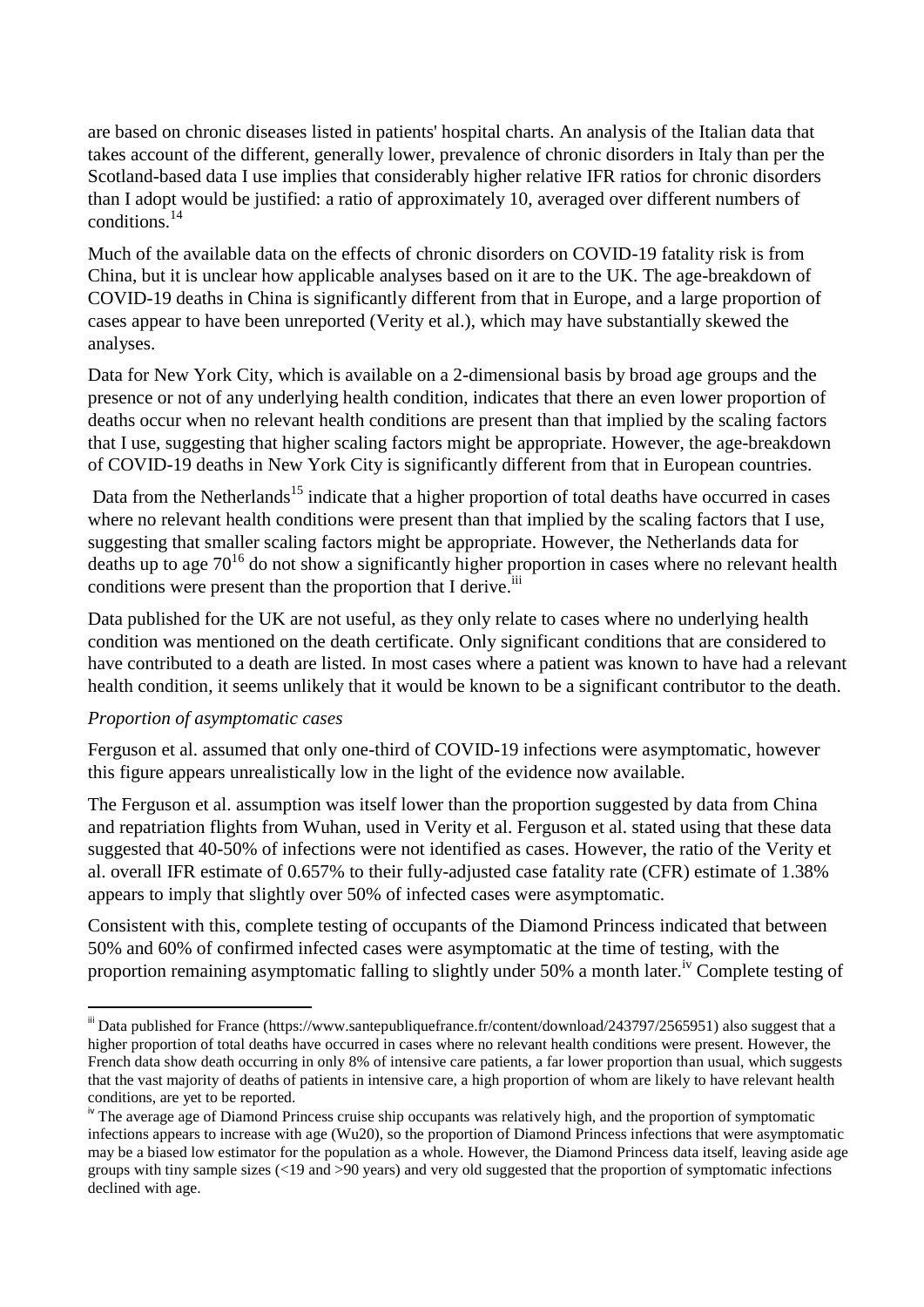the population of Vo, Italy, indicated that 50-75% of infections were asymptomatic.<sup>17</sup> Random testing of the Icelandic population indicated that about 50% are asymptomatic.<sup>18</sup> Data from China suggests that some 78% of infections are asymptomatic.<sup>19</sup>

In the light of the foregoing evidence, I adopt the assumption that 50% of COVID-19 infections are asymptomatic; the proportion appears unlikely to be lower than that. Similarly to Ferguson20, I assume that the asymptomatic proportion is not age dependent, since the data are inadequate to estimate any age dependency.

# *Hospitalisation and critical care (ICU) rates*

I adopt the Ferguson et al. estimates of the proportion of symptomatic cases that are hospitalised, after removing the attack-rate adjustments that they had applied [Methods], and apply them using instead my assumptions as to attack rates and the proportion of cases that are symptomatic. I also adopt the Ferguson et al. estimates of the proportion of hospitalised cases requiring critical care/ICU.

## **Results**

The estimates that I derive based on the data and assumptions described above are set out in Table 1. The calculations involve straightforward arithmetic.

| Age<br>group<br>(years) | UK<br>mid-2018<br>population<br>(thousands) | Estimated<br>no. with no<br>relevant<br>health<br>condition<br>(thousands) | Overall<br>Infection<br>Fatality<br>Ratio (IFR) | Estimated<br>IFR if no<br>relevant<br>health<br>conditions | Deaths if<br>87% of<br>population<br>infected (1) | Deaths if<br>groups with<br>relevant<br>health<br>conditions<br>not infected | ICU beds<br>occupied if<br>87% of<br>population<br>infected | ICU beds if<br>groups with<br>relevant<br>health<br>conditions<br>not infected |
|-------------------------|---------------------------------------------|----------------------------------------------------------------------------|-------------------------------------------------|------------------------------------------------------------|---------------------------------------------------|------------------------------------------------------------------------------|-------------------------------------------------------------|--------------------------------------------------------------------------------|
| $0 - 9$                 | 8,053                                       | 7,524                                                                      | 0.001%                                          | 0.001%                                                     | 0                                                 | 0                                                                            | 0                                                           | $\mathbf 0$                                                                    |
| $10 - 19$               | 7,528                                       | 6,202                                                                      | 0.004%                                          | 0.002%                                                     | 0                                                 | 0                                                                            | 0                                                           | 0                                                                              |
| $20 - 29$               | 8,712                                       | 6,855                                                                      | 0.02%                                           | 0.01%                                                      | 1,000                                             | 1,000                                                                        | 200                                                         | 100                                                                            |
| $30 - 39$               | 8,836                                       | 6,099                                                                      | 0.05%                                           | 0.02%                                                      | 4,000                                             | 1,000                                                                        | 500                                                         | 200                                                                            |
| $40 - 49$               | 8,501                                       | 4,958                                                                      | 0.09%                                           | 0.04%                                                      | 7,000                                             | 2,000                                                                        | 900                                                         | 300                                                                            |
| $50 - 59$               | 8,968                                       | 3,918                                                                      | 0.33%                                           | 0.10%                                                      | 26,000                                            | 3,000                                                                        | 3,700                                                       | 600                                                                            |
| $60 - 69$               | 7,070                                       | 1,849                                                                      | 1.04%                                           | 0.26%                                                      | 64,000                                            | 4,000                                                                        | 9,100                                                       | 800                                                                            |
| $70 - 79$               | 5,487                                       | 777                                                                        | 2.84%                                           | 0.60%                                                      | 136,000                                           | 4,000                                                                        | 15,200                                                      | 600                                                                            |
| $80 +$                  | 3,282                                       | 246                                                                        | 9.94%                                           | 1.9%                                                       | 284,000                                           | 4,000                                                                        | 17,000                                                      | 400                                                                            |
| Total                   | 66,436                                      | 38,428                                                                     | 0.90%                                           | 0.19%                                                      | 522,000                                           | 19,000                                                                       | 46,600                                                      | 3,000                                                                          |

| Table 1: Projected deaths and ICU usage by age group and relevant health conditions status |  |  |
|--------------------------------------------------------------------------------------------|--|--|
|                                                                                            |  |  |

## *Notes*

- (1) For each age-group, restricted where relevant to people with no relevant health conditions, the number of fatalities is the product of the estimated IFR and 87% of the population in that group.
- (2) For each age-group, restricted where relevant to people with no relevant health conditions, ICU bed usage is based on the assumed proportions of symptomatic infections requiring hospitalisation and, of those, also requiring critical care, in Table 1 of Ferguson et al., and the Ferguson et al. assumption that the average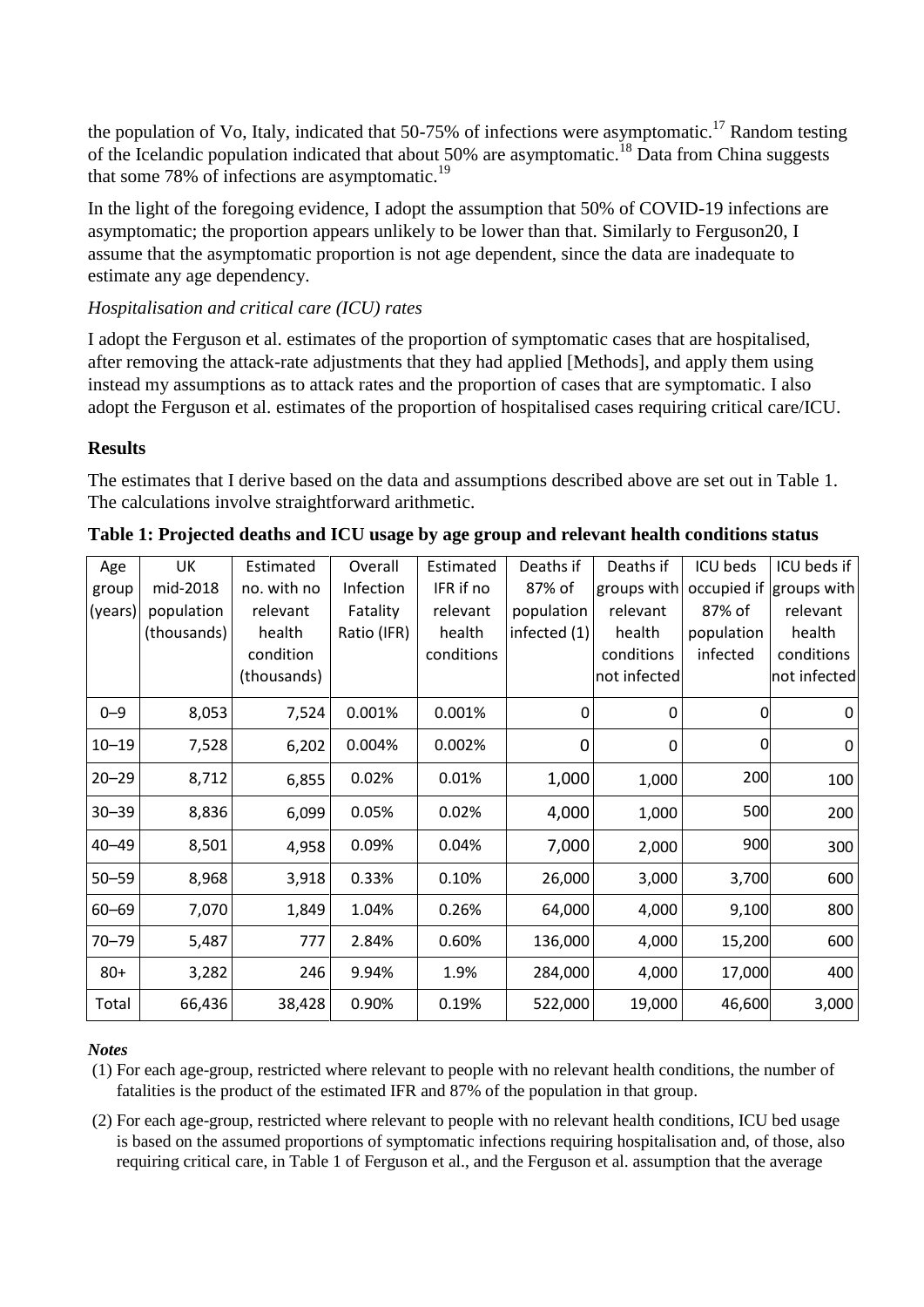length of stay in an ICU bed is 10 days. Appropriate adjustments are made for the different assumptions regarding attack rates and the symptomatic proportion of infections, which are discussed in the text.

(3) Death and ICU bed numbers are rounded to the nearest 1,000 and 100 respectively.

After the aforementioned adjustments to the Verity et al. IFR estimates, the overall IFR for the UK population is 0.90%. When applied in conjunction with the 87% overall attack rate that is consistent with the Ferguson et al. baseline assumption of  $R_0 = 2.4$ , on a uniform-with-age basis, this results in 522,000 projected deaths. That is closely in line with the 510,000 deaths projected in Ferguson et al. in the 'Do nothing' case, despite slightly different assumptions. $\overline{v}$ 

### **Methods**

### *Treatment of age group data*

Much of the data used are broken down by, or can be aggregated into, decadal age groups, often with a single group for 80+ years age. Where data for 80+ year olds are broken down into separate age groups, they are combined. Some data are for broader age groups with breakpoints that are a multiple of five years. To enable use of and/or comparisons with such data, decadal age group data is interpolated into pentadal age groups, the oldest group being 85+ years.

The decadal age group IFR estimates change increasingly rapidly with age, but transforming them by raising to the power 0.05 linearises the relationships (resulting  $R^2 = 0.995$ ). The younger and older pentadal age group estimates corresponding to each decadal age group are formed by adjusting the transformed IFR for that age group downwards or upwards, respectively, by 2.5 times the annualised difference between the transformed IFRs for the adjacent younger and older decadal age groups. For the youngest and oldest decadal age groups, the annualised difference between their IFRs and those for the adjacent age group are used for these adjustments. After linear interpolation, the IFRs are retransformed. The same method and power is used to interpolate the Ferguson et al. ICU usage assumptions for age groups 40+; below that age these are constant. The same method is also applied to interpolate hospitalisation rates to pentadal age groups, save that a power of 0.333 (cube root) is used to transform the data, this being found to make its age-variation most linear (resulting  $R^2 =$ 0.989). When presenting results, calculations based on 5-year age groups are aggregated into decadal age groups.

### *Hospitalisation rates*

I adopt the Ferguson et al. Table 1 attack-rate adjusted estimated proportions of symptomatic cases requiring hospitalisation, which have been scaled to match expected rates for the oldest age group in a UK/US context. I convert their estimates to infection hospitalisation rates (IHR) by multiplying by the proportion of cases that Ferguson et al. assumes to be symptomatic. I then remove the estimated Ferguson attack-rate adjustments. To do so, I estimate the relative attack rate by age-group from the ratios of the Ferguson et al. attack-rate adjusted IFRs to the unadjusted Verity et al. IFRs on which they are based; no other scaling was applied to IFRs in Ferguson20. For the 50-59 age group, the Ferguson et al. IFR is identical to the Verity et al. IFR<sup>20</sup>. I can therefore estimate Ferguson20's assumed attack rates for other age-groups relative to the 50-59 age-group. Since the rounded IFR figures available for under-50 age-groups preclude accurate estimation of separate relative attackrates for each, I have used the same value for all of them, calculated so that the relative attack-rate for the total population is exactly one.<sup>21</sup>

We both these projections assume that the UK healthcare system is not overwhelmed by COVID-19 cases.